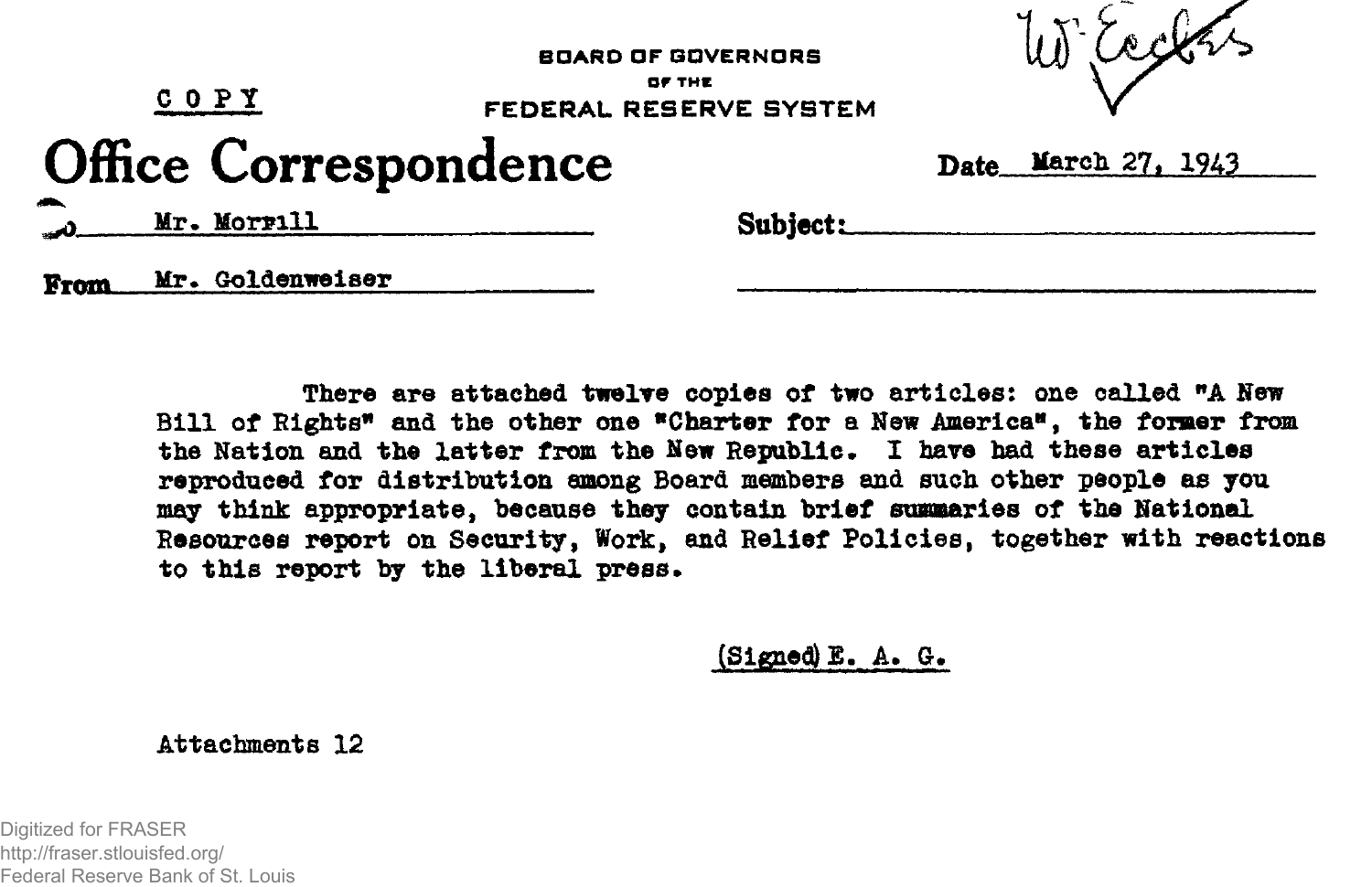This article is protected by copyright and has been removed.

The citation for the original is:

*The Nation,* "A New Bill of Rights," March 20, 1943.